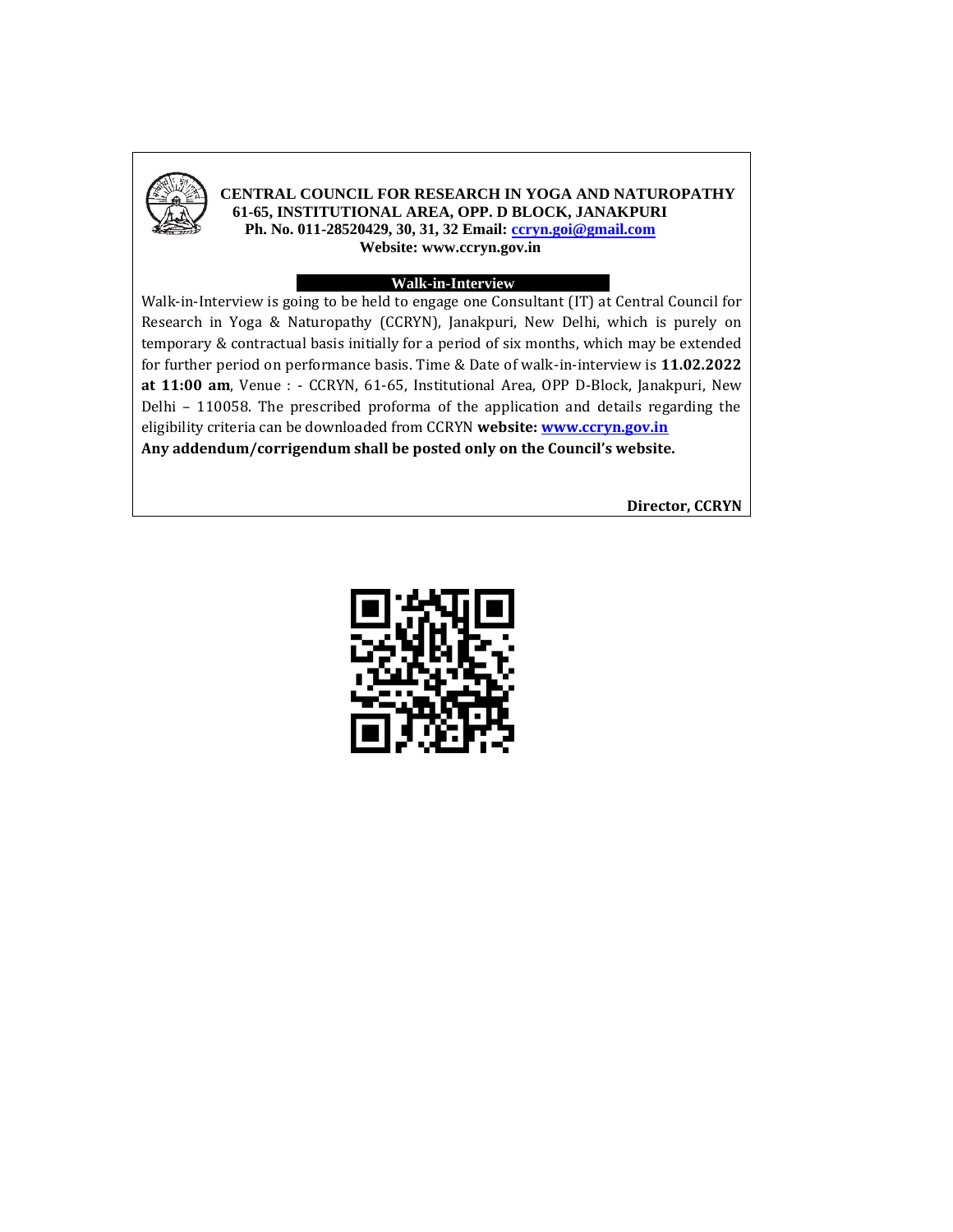

**Central Council for Research in Yoga & Naturopathy**

61-65, Institutional Area, Janakpuri, New Delhi- 110058

| <b>CONSULTANT (IT)</b>                |                                                 |
|---------------------------------------|-------------------------------------------------|
| <b>No. of Post</b>                    | <b>ONE</b>                                      |
| <b>Qualification &amp; Experience</b> | Graduate in IT                                  |
|                                       | ii.<br>Five years post qualification experience |
|                                       | iii. Proficiency in Hindi and English           |
| <b>Desirable</b>                      | Working experience in Government / PSU /        |
|                                       | Autonomous Institutions of State or Central     |
|                                       | Government                                      |
| <b>Remuneration</b>                   | Rs. $50,000/-$ P.M. (Consolidated)              |

## **General Conditions:-**

- 1. The engagement shall be on purely temporary contractual basis and initially for period of Six months which may be extended for further period on performance basis.
- 2. They will have no right to claim for regularization of his/her services in any circumstances.
- 3. Applicant should come with the Application form, Bio-data along with original certificate, experience certificate etc. with a set of photocopies and two passport size recent photographs.
- 4. The candidate selected for the post will be required to work for Central Council for Research in Yoga & Naturopathy, Janakpuri, New Delhi.
- 5. No TA/DA will be paid for attending the interview.
- 6. The Council shall reserve the right not to fill up the post advertised without assigning any reason.

**Dr. Ragahvendra Rao M** Director, CCRYN.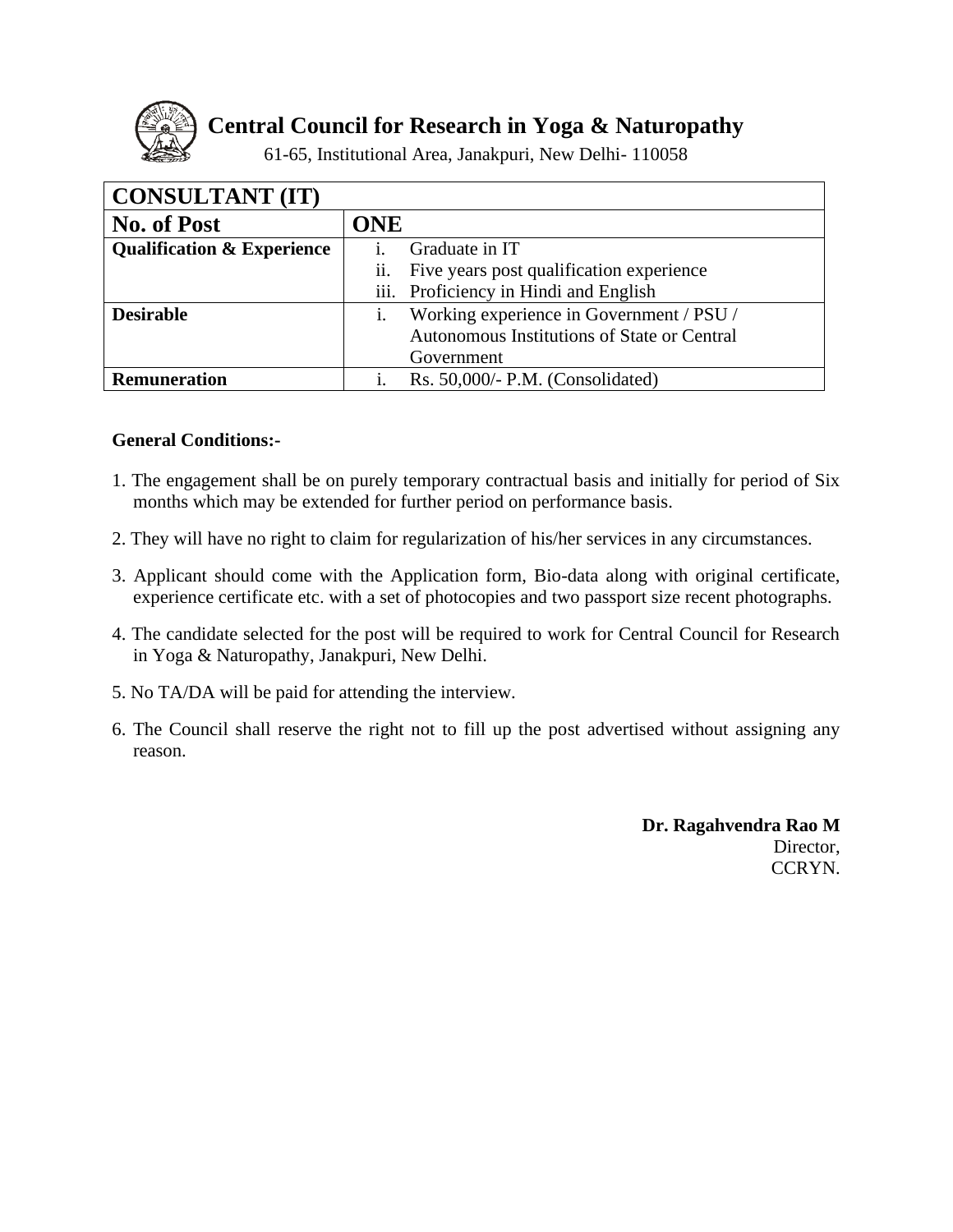

**Central Council for Research in Yoga & Naturopathy**

61-65, Institutional Area, Janakpuri, New Delhi- 110058

# **(FILL IN CAPITAL LETTERS & SIGN ALL PAGES)**

Affix one passport size recent photograph

1. Post applied for: 2. Whether belongs to SC/ST/OBC/Gen category

3. Date of Birth (as recorded in the enclosed attested copy of Matriculation or equivalent certificate)

|  | . <i>i</i> ender: | <b>Male</b> |  | Female |  | Mark " $\vee$ " in the relevant box. |
|--|-------------------|-------------|--|--------|--|--------------------------------------|
|--|-------------------|-------------|--|--------|--|--------------------------------------|

5. Name: (in Block Capital letters) (as in matriculation or equivalent certificate)

# 6. Father's / Husband's Name:

- 7. Telephone Number (with STD Code) Landline:…………………………….……....…….…Mobile………...…..……….…….……
- 8. Email-ID: …………………………………………………………………..………………....
- 9. Address for communication:

| <b>City</b> |  |  |  |  |  |  |  | <b>PIN</b> |  |  |  |  |
|-------------|--|--|--|--|--|--|--|------------|--|--|--|--|
| State/UT    |  |  |  |  |  |  |  |            |  |  |  |  |

*Contd...(1/3)*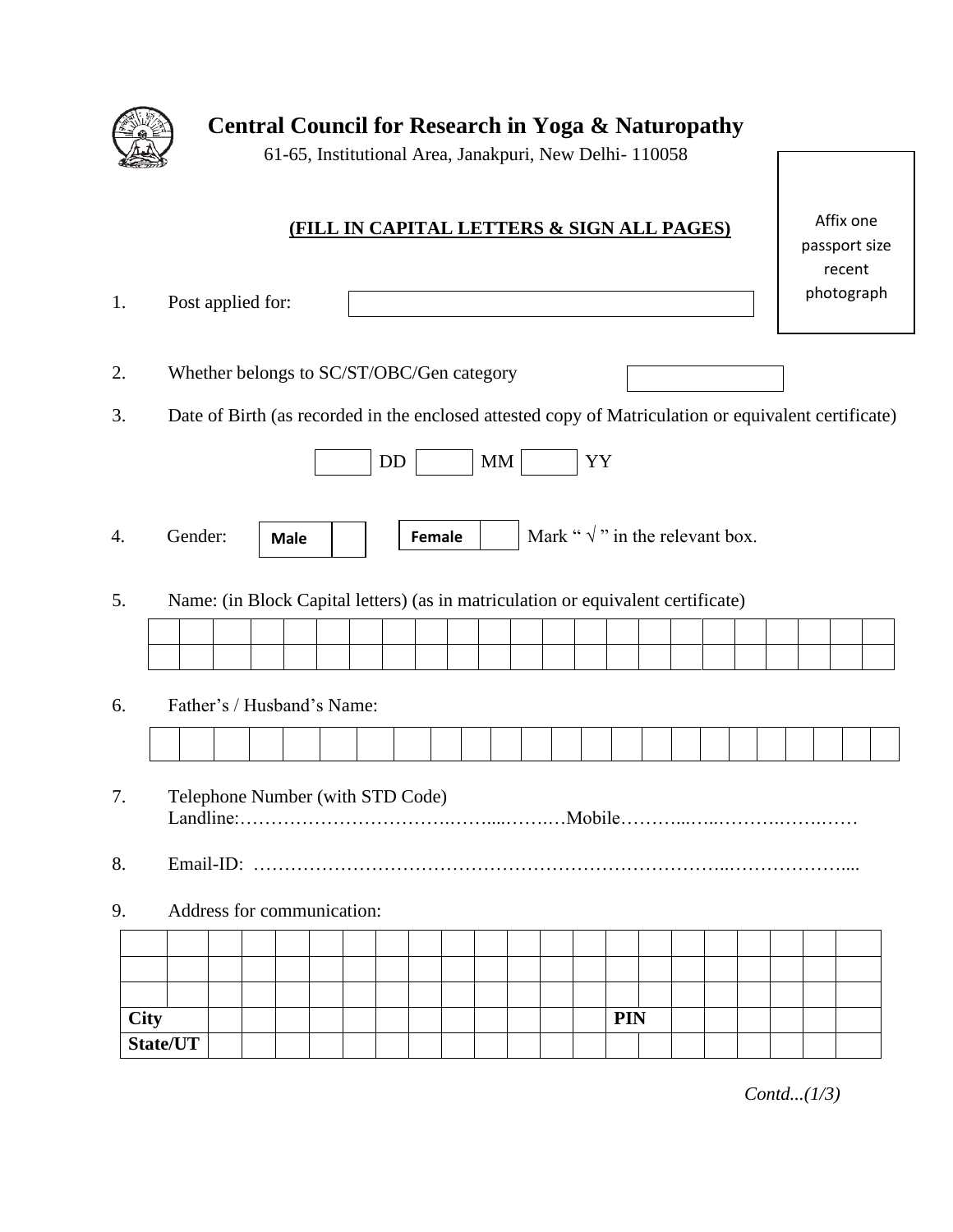# 10. Permanent Address

| <b>City</b> |  |  |  |  |  |  |  | <b>PIN</b> |  |  |  |  |
|-------------|--|--|--|--|--|--|--|------------|--|--|--|--|
| State/UT    |  |  |  |  |  |  |  |            |  |  |  |  |

11. Nationality:

12. Educational Qualification(Enclose self attested copies of certificates)

| S.  | Name of Academic/   | <b>Discipline</b> | Main            | Name of the  | <b>Year of</b> | % of     | <b>Remarks if</b> |
|-----|---------------------|-------------------|-----------------|--------------|----------------|----------|-------------------|
| No. | <b>Professional</b> |                   | <b>Subjects</b> | University/  | <b>Passing</b> | marks    | any               |
|     | Degree/Diploma      |                   |                 | <b>Board</b> |                | obtained |                   |
| 1.  |                     |                   |                 |              |                |          |                   |
|     |                     |                   |                 |              |                |          |                   |
|     |                     |                   |                 |              |                |          |                   |
| 2.  |                     |                   |                 |              |                |          |                   |
|     |                     |                   |                 |              |                |          |                   |
|     |                     |                   |                 |              |                |          |                   |
| 3.  |                     |                   |                 |              |                |          |                   |
|     |                     |                   |                 |              |                |          |                   |
|     |                     |                   |                 |              |                |          |                   |
| 4.  |                     |                   |                 |              |                |          |                   |
|     |                     |                   |                 |              |                |          |                   |
|     |                     |                   |                 |              |                |          |                   |
| 5.  |                     |                   |                 |              |                |          |                   |
|     |                     |                   |                 |              |                |          |                   |
|     |                     |                   |                 |              |                |          |                   |
| 6.  |                     |                   |                 |              |                |          |                   |
|     |                     |                   |                 |              |                |          |                   |
|     |                     |                   |                 |              |                |          |                   |
| 7.  |                     |                   |                 |              |                |          |                   |
|     |                     |                   |                 |              |                |          |                   |
|     |                     |                   |                 |              |                |          |                   |

*Contd...(2/3)*